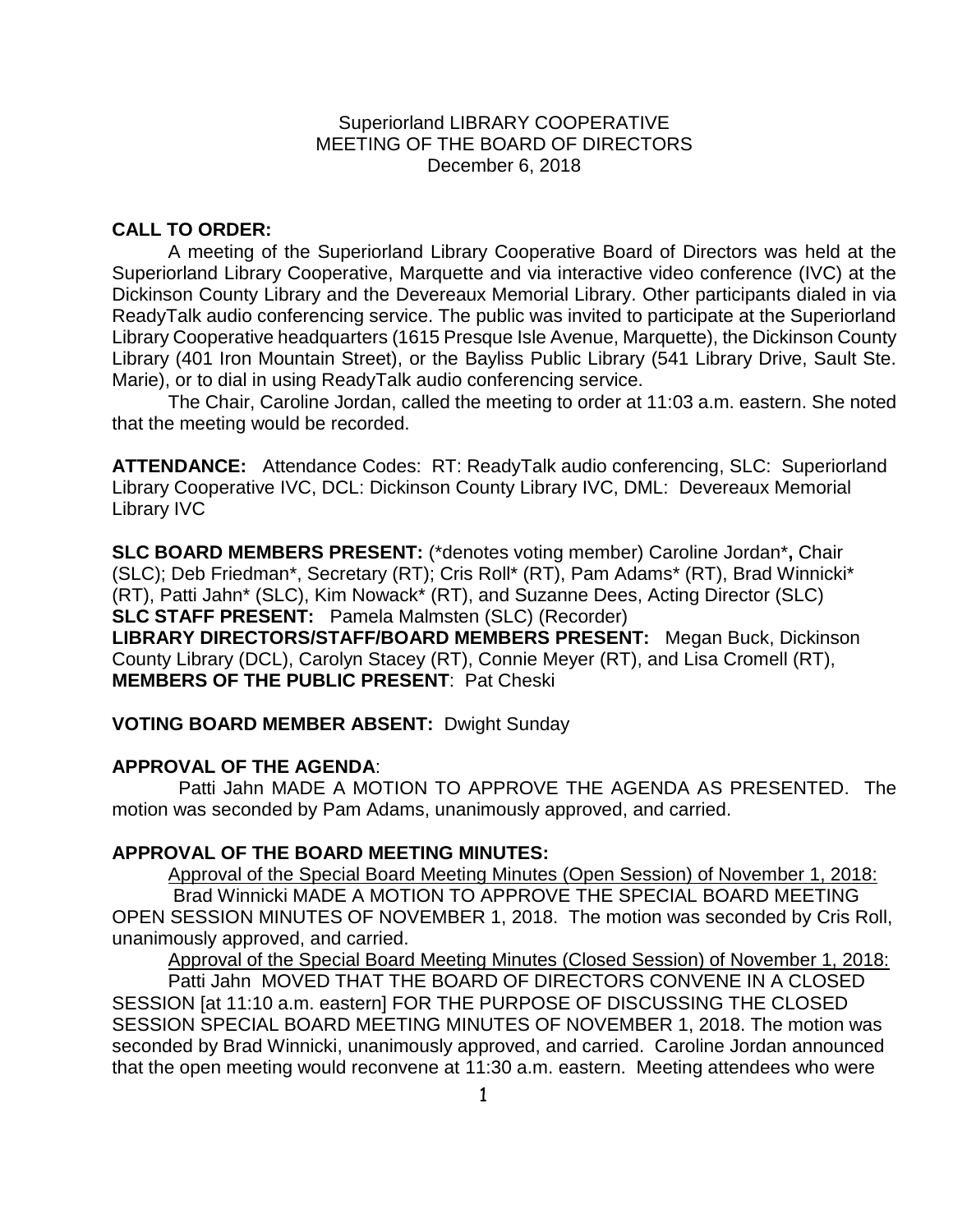not SLC Board members were asked to hang up or leave the IVC room at this time. Pam Malmsten, SLC staff member and meeting recorder, was the only non-board member to attend the closed session.

Brad Winnicki MOVED THAT THE OPEN MEETING BE RECONVENED AT 11:30 A.M. EASTERN. The motion was seconded by Cris Roll, unanimously approved, and carried. Library directors, staff, and members of the public rejoined the audio conference at this time.

Pam Adams MADE A MOTION TO APPROVE THE NOVEMBER 1, 2018 SPECIAL BOARD MEETING CLOSED SESSION MINUTES AS PRESENTED**.** The motion was seconded by Brad Winnicki, unanimously approved, and carried.

Approval of the Regular Board Meeting Minutes of September 27, 2018: Cris Roll MADE A MOTION TO APPROVE THE MINUTES OF THE REGULAR BOARD MEETING OF SEPTEMBER 27, 2018 AS PRESENTED.The motion was seconded by Brad Winnicki, unanimously approved, and carried.

**FINANCIAL REPORT:** Pam Malmsten presented the financial report.

September 2018 Cash Disbursements: A \$1,185.16 payment to OpenDNS (account 3-730) was SLC's subsidy for web filtering. The \$299 payment to BestBuy was for an iPad that was an incentive for library directors who returned their Plan of Service surveys. The \$100 payments in account 3-865.2 were for continuing education stipends for library directors or staff who attended the UPRLC Annual Meeting. The \$1,228 payment to Pride Printing (account 3-900) was for Overdrive promotional materials. Total Cash disbursements for September: \$73,106.87.

Year to Date Reports as of 09/30/2018:

*Revenues*: Revenues as of 9/30/2018 were \$806,887. General fund operating revenue totaled \$586,460, rebilled revenues were \$163,108, and fund balance transfers totaled \$57,319. The \$6,234 FB transfer was for accrued leave payouts for two employees who retired or separated. The \$51,085 was the Board-approved lump sum payment to SLC's MERS defined benefit surplus division.

*Expenses*: Total expenses as of 9/30/2018 were \$768,597. General fund operating expenses were \$427,649, re-billed expenses were \$163,107, GLTB expenses were \$50,028, and UPRLC expenses were \$127,813.

As of 9/30/2018 SLC's total net income was \$38,290.

 Patti Jahn MOVED TO APPROVE SEPTEMBER 2018 CASH DISBURSEMENTS OF \$73,106.87 AND THE YEAR-TO-DATE EXPENSE AND REVENUE REPORTS AS OF SEPTEMBER 30, 2018 [with total revenues Of \$806,887and total expenses Of \$768,597], The motion was seconded by Brad Winnicki, unanimously approved, and carried.

October and November 2018 Cash Disbursements:

*October*: Payments listed under rebilled expenses (account 4-959) were for two new group subscriptions: the Gale/Cengage payment (\$3,765) was for Chilton's auto repair manual database and Scholastic payment (\$4,614) was for BookFlix.

Under Accounts Payable, the \$16,387.50 expense (account 3-801.7) is the entry that transfers the FY 2019 RIDES delivery subsidies from the prepaid expense account to a current expense account. (RIDES payments were disbursed last summer). Total October disbursements: \$55,245.44.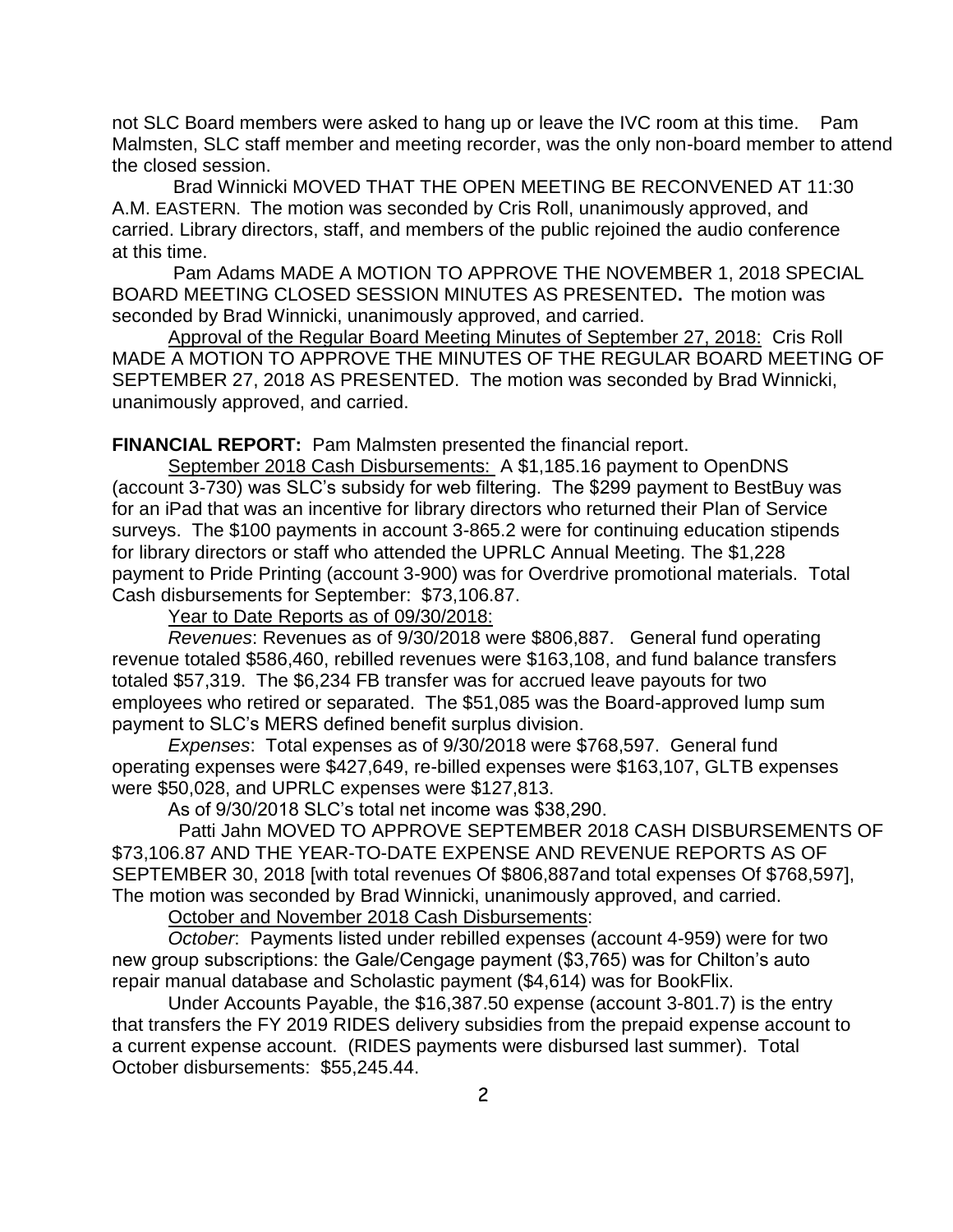*November*: Under account 3-801, the payment of \$4,750 to EdTech Strategies was for SLC's erate consulting service. The \$349 ZipRecruiter charge was for the job postings for the Network Administrator and the Technology Assistant positions**.** Total November disbursements: \$72,320.18.

Year to Date Reports as of 11/30/2018:

*Expenses*: Salary costs are over the 2/12 budget figure. This is partially due to the fact that October was one of the months that included three payrolls (SLC uses a biweekly payroll schedule). In addition, there have been some staffing changes since the current budget was approved on 9/27/2018. This budget will have to be revised; a proposed revision will be brought to the Finance Committee and Board after the last open staff position is filled. The Professional and Contractual line item is over the 2/12 figure due to the adjusting entry that was made in October to record the FY 2019 RIDES subsidy expense (\$16,387.50).

*Revenues:* The first 50% state aid payment (\$139,075) has been received. Total revenues as of 11/30/2018 were \$213,949 and total expenses were \$145,485.

Balance sheet as of November 29, 2018: The balance sheet as of November 30, 2018 showed total Assets of \$909,165.48 and total Liabilities plus Fund Balances of \$909,165.48.

Brad Winnicki MOVED TO APPROVE OCTOBER 2018 CASH DISBURSEMENTS OF \$55,245.44, NOVEMBER 2018 CASH DISBURSMENTS OF \$72,320.18, THE YEAR-TO-DATE EXPENSE AND REVENUE REPORTS AS OF NOVEMBER 30, 2018 [with total revenues of \$213,949 and total expenses of \$145,485], AND THE BALANCE SHEET AS OF 11/30/2018 [with total assets of \$909,165.48 and total liabilities plus fund balances of \$909,165.48]. The motion was seconded by Patti Jahn, unanimously approved, and carried.

**PUBLIC PARTICIPATION**: There was no public participation at this time.

**DIRECTOR'S REPORT:** Suzanne Dees presented the Director's Report.

Deb Grabowski resigned from SLC Board effective November 26, 2018. She represented a Class I library; we are hoping to assign this ninth voting board seat to another Class I library. Otherwise, we will move through the library rotation schedule to a Class II or III library group.

The Michigan Cooperative Directors Association is sponsoring a "Mini Rural Library Conference". The conference is scheduled for April 29-30 at the Treetops Resort in Gaylord. The current SLC budget for Conferences includes a \$250 stipend for one library staff per full member library to attend the conference; registration is in early January.

In November, Superiorland renewed the agreement with RBDigital for another year of digital magazines, starting December 1, 2018. The platform fee, as well as costs for participating libraries, remained the same as last year. One hundred and four magazine titles were renewed saving about \$1,175 on content. One library (Ishpeming) had to drop out due to budget cuts. One library, however, was added. The Portage Lake District Library has a contract with Hancock Schools to establish a Library Center in the former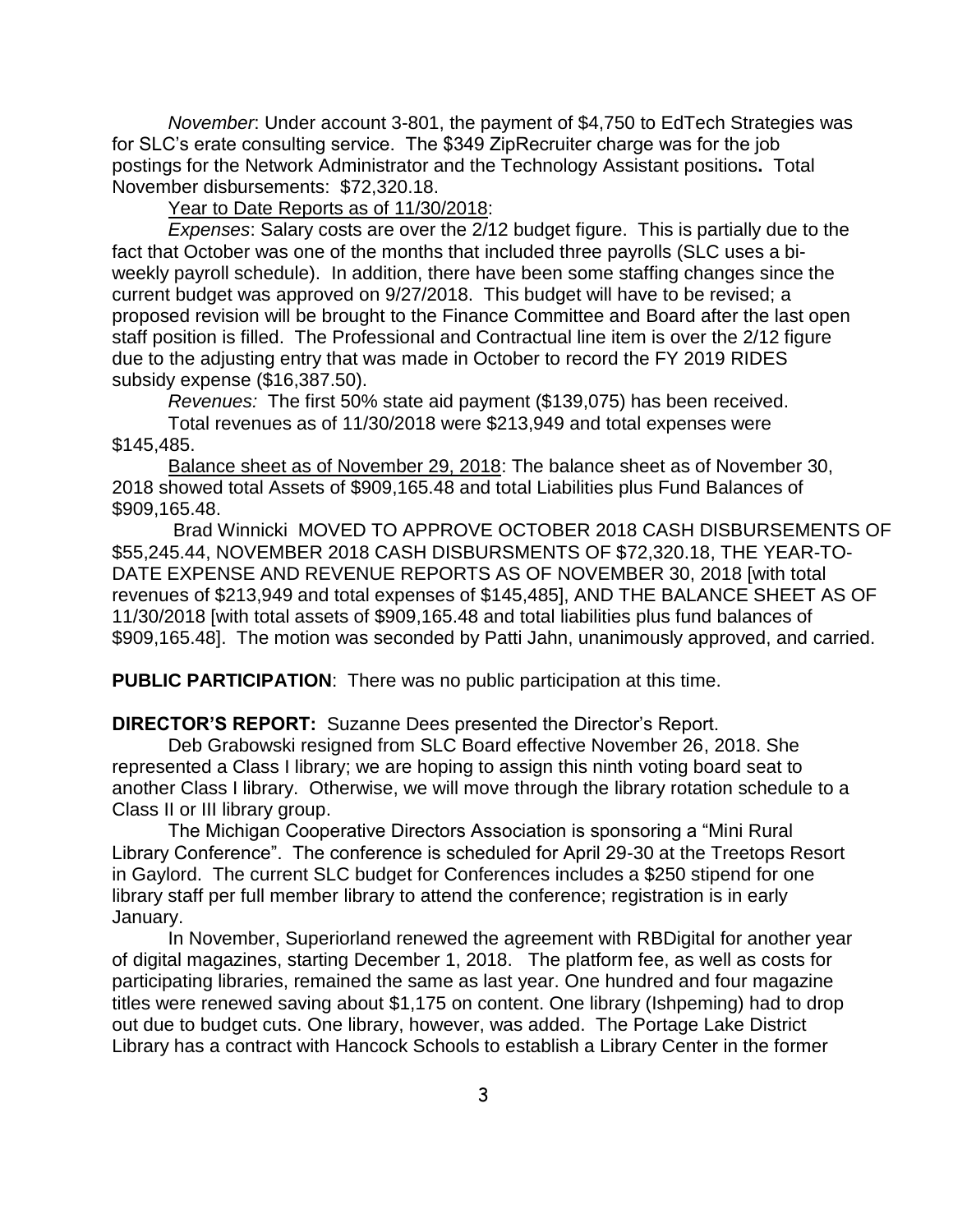Hancock School Public Library. RBDigital allowed SLC to add the new contract service area at no additional charge.

The annual state aid report for Superiorland and the Great Lakes Talking Book Center (GLTB) has been filed and SLC has received its first 50% state aid payment. Suzanne helped three other libraries by reviewing their online reports prior to submitting. She also reached out to new directors and offered to review their reports before they file.

UPRLC's 4-year long term maintenance agreement for the SirsiDynix shared automated system terminates on March 31, 2019. Suzanne has been in contact with UPRLC's SirsiDynix representative and hopes to have a draft agreement ready to bring to the UPRLC ALS (automated system users group) by the end of December or early January.

*Staff Updates:* Jean Montgomery has been working with Luke Bowers, the new Network Administrator. Jean and Luke have traveled to eight libraries and will be visiting two more this week; Luke has met some of the library directors and staff and is starting to become familiar with the local networks. TV Whitespace units have been configured and the tech staff is currently looking for someone to install the antennas in Ironwood. Jean has also been working on developing a template agreement between SLC's tech staff and school districts that house public libraries. Jean has experienced some issues in the past gaining access to computers that are locked down on school networks. She has created a detailed agreement/checklist for school districts that will clarify the responsibility for provision of resources, maintenance, and upgrades to public library equipment in school public libraries. SLC tech staff has been working with Lisa Waskin, the Director of the Superior District Library, to look at implementing the agreement at the Engadine Library, which is one of the SDL affiliate libraries.

Lissa Potter has been working with Portage Lake District Library staff to set up policies for PLDL's Library Center in the Hancock High School and to resolve patron fine issues that occurred during the transition. Some of Lissa's other accomplishments include completing API work for the Peter White Public Library when they moved their children's collection back to the library after a renovation, helping PWPL staff implement their new self-check system, running statistical reports for libraries, and loading student photos for schools.

Jeremy Morelock has been leading the Lunch Bunch training and collaboration sessions with Lissa and Jean. He also handles collection development and purchasing for the Overdrive digital collection and trouble-shoots the RBDigital magazine and Overdrive digital book programs.

Pam Malmsten has closed the books on the FY 2017//2018 fiscal year for SLC, UPRLC and NMLN. All three sets of books, along with required special reports, are at the auditor's office now. Pam has also been working on FY 2019 budget revisions that will be presented to the Finance Committee as soon as the Technology Assistant position is filled and the full impact of personnel changes is known. An ongoing task for Pam is keeping the SLC and UPRLC web pages updated and organized.

Lynn Buckland-Brown has continued to promote GLTB service throughout SLC's service area. She also organized and implemented a special project using some of the funds from the Victoria Wolf bequest. A professional reader from Calumet was brought in to record the book "Love Affair with the U.P." by U.P. author Cully Gage. Jeremy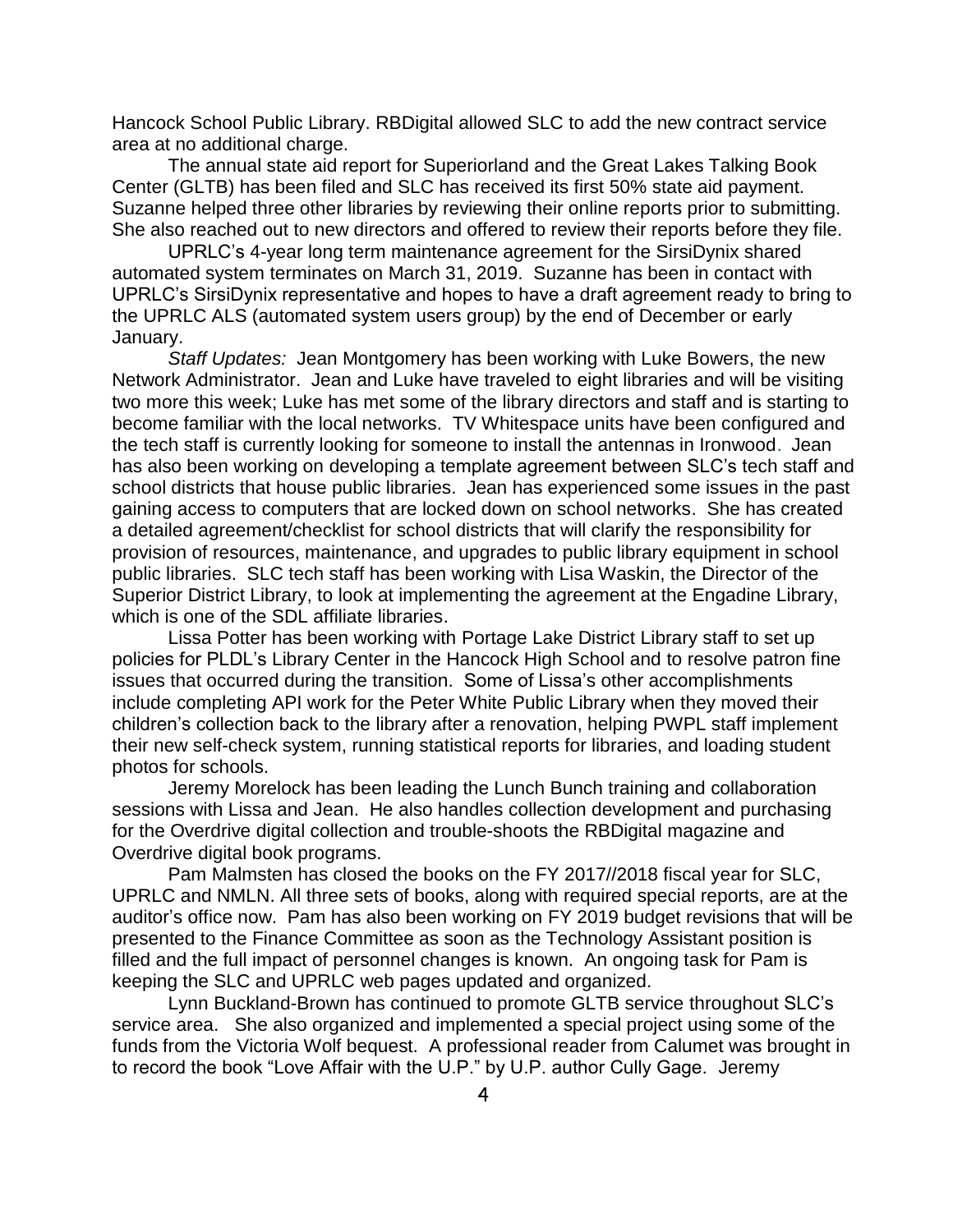Morelock provided sound technician services. Lynn worked with staff from the regional Braille and Talking Book Library (BTLB) in Lansing to assure that the audio book complied with the legal and formatting standards required for the BTLB locally recorded digital collection.

Three attorneys from Foster Swift who have worked with Superiorland in the past sent correspondence to the Superiorland Board via Suzanne. They informed the Board that MERS has made recent changes to their rules that make it easier for employers to terminate participation in MERS. Foster Swift provided this information at no cost to Superiorland, for the purpose of making the board aware of the new rules. Board members agreed that Suzanne should forward the information to the Board. [Note: Suzanne forwarded the e-mail to all voting Board members at the completion of the Board meeting on Thursday, December 6.]

A MERS regional representative has offered to meet with Superiorland staff to review the defined contribution pension and deferred compensation 457(b) plan opportunities. Suzanne said that this meeting would be arranged as soon as the new Technology Assistant is hired.

## **COMMITTEE REPORTS**:

Advisory Board of Librarians Report: Megan Buck, the Chair of the Advisory Board of Librarians (ABL) reported. The ABL group met on November 19. Megan said that library directors and staff have enjoyed working with SLC's newest staff members--Luke Bowers and Lissa Potter. A goal of the ABL group is to begin working on the FY 2019/2020 Plan of Service. Megan encouraged all library directors to attend the meetings (meetings are held using Zoom) and added that the ABL group provides opportunities for library directors to share information, discuss cooperative issues, receive updates, and talk about issues they are dealing with in their libraries.

UPRLC Annual Meeting Committee: Megan Buck reported that the 2018 UPRLC Annual Meeting, which was held on September 26 at Bay College in Escanaba, was very successful. Responses on the meeting evaluation surveys indicated that most attendees were happy with the venue, keynote speakers, and programs. The committee met on December 3 to discuss survey responses and begin talking about the 2019 conference. Committee members agreed that the 2019 conference would be held at the Peter White Public Library; they also discussed ideas for a conference theme and programming. Megan added that the Annual Meeting Committee is looking for additional members willing to help plan the 2019 conference.

#### **OLD BUSINESS:**

SLC Personnel Update: Suzanne reported that Luke Bowers was hired for the Network Administrator position; Luke's first day at SLC was November 12. Suzanne and Luke have been interviewing candidates the part-time (24 hour per week) Technology Assistant position and they are hopeful that the position will be filled soon. [Note: Elijah Donnell was hired for the Technology Assistant position; her first day of work will be December 18, 2018.] The Technology Assistant position was formerly a full-time position that included some Great Lakes Talking Books (GLTB) center responsibilities. Jeremy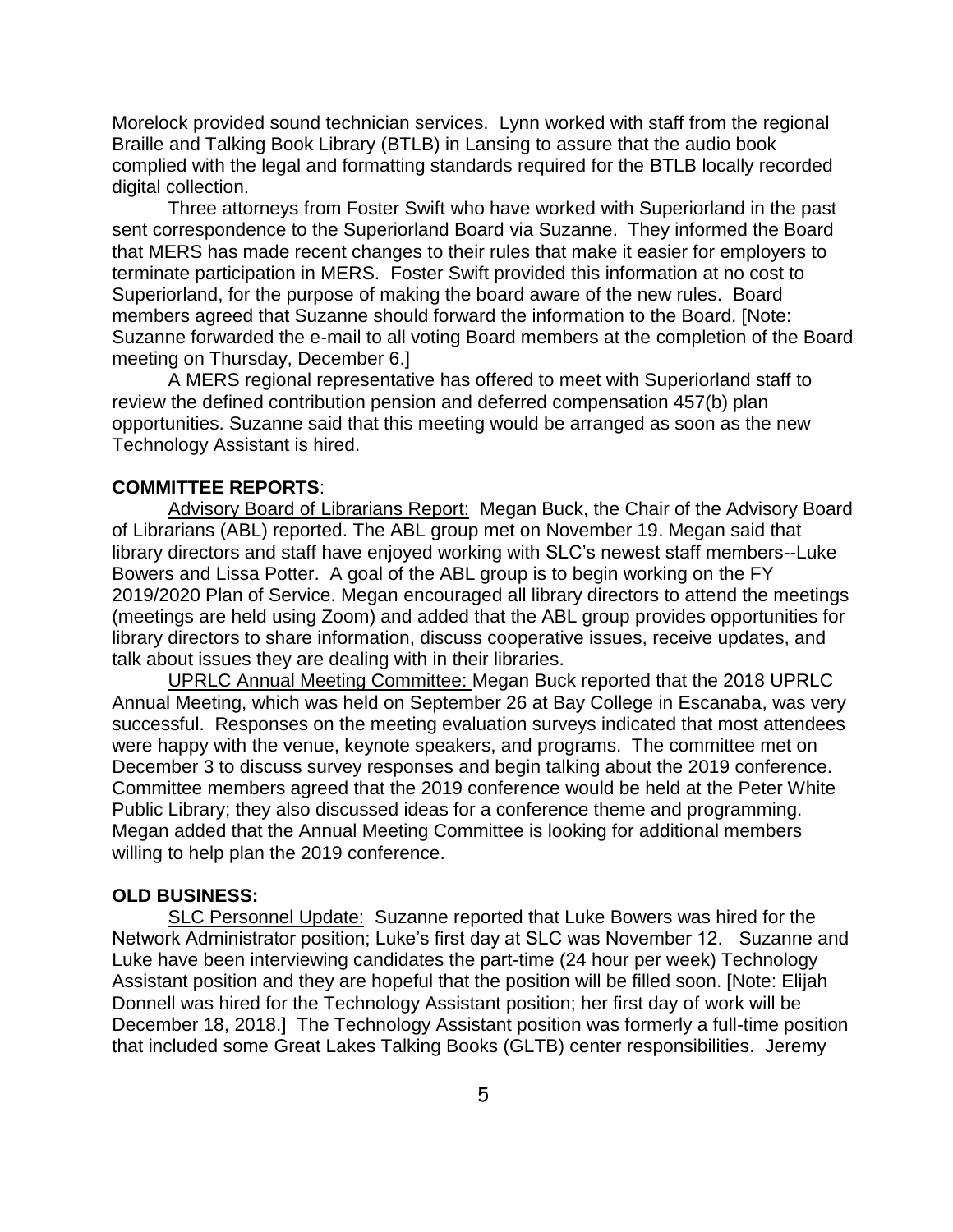Morelock was asked to assume the GLTB duties and he was very willing to do so. The Technology Assistant's duties will solely involve technical support.

Second Reading of Amendment to SLC Bylaws: SLC's bylaws need to be revised to update the list of Superiorland Library Cooperative member libraries. The Tahquamenon Area Public Library has withdrawn from SLC effective October 1, 2018; in addition, the Detour School Public Library has become an affiliate of the Superior District Library. The list of member libraries in the bylaws Article I, Section 2. "Membership" was amended to exclude the Detour School Public Library and the Tahquamenon Area Public Library. The first reading and discussion of the change took place at the September 27, 2018 Board meeting. (On September 27, the Board also approved an amended Service Plan to be consistent with the change.) Suzanne reported that the Hancock School Public Library has begun contracting with the Portage Lake District Library for library services. Suzanne asked the Library of Michigan if the Hancock School Public Library could remain listed as a SLC member library in the Service Plan and bylaws; the response was that the Hancock SPL could remain on the list.

**Patti Jahn** MOVED TO APPROVE THE AMENDED BYLAWS AS PRESENTED.The motion was seconded by Brad Winnicki, unanimously approved, and carried

The Board-approved amended bylaws are posted on the SLC web page.

FMLA Leave: Caroline Jordan reported that Shawn Andary has been on a boardapproved FMLA leave of absence that began on October 26, 2018.

Brad Winnicki MOVED TO CONTINUE THE SAME DIRECTOR PAY SCALE FOR SHAWN ANDARY THROUGH JANUARY 4, 2019. The motion was seconded by Cris Roll, unanimously approved, and carried.

#### **NEW BUSINESS:**

Approval of Purchase of Internet Service for the SLC Internet Consortium: The current contract for Internet services expires on June 30, 2019. Suzanne reported that the Superiorland E-Rate Consortium issued a Request for Bid Proposals (RFP) to provide Internet service to up to twenty-six libraries for three years, 1 July 2019 through 30 June 2022, with up to five (5) 1-year voluntary extensions solely at the discretion of the Superiorland Library Cooperative.

The Superiorland E-Rate Consortium has concluded a qualitative and quantitative evaluation process involving analyzing bids received from four Internet Service Providers. As a result of that evaluation process, (led by SLC's e-rate consultant), a provisional award has been made to Merit Network, Inc., pending contract negotiations. Those contract negotiations will determine the scope of services; i.e., which library sites Merit guarantees will receive service on 1 July 2019.

Suzanne noted that a second RFP for 4 to 7 libraries will have to be issued; that process will begin on Friday, December 7. Contracts have to be completed prior to applying for e-rate discounts. The window for applications is expected to open in mid-January and stay open until mid-March.

Brad Winnicki MADE A MOTION THAT THE SUPERIORLAND LIBRARY COOPERATIVE BOARD OF DIRECTORS AUTHORIZES THE PURCHASE OF DIGITAL TRANSMISSION AND SHARED INTERNET ACCESS FROM MERIT NETWORK, INC.